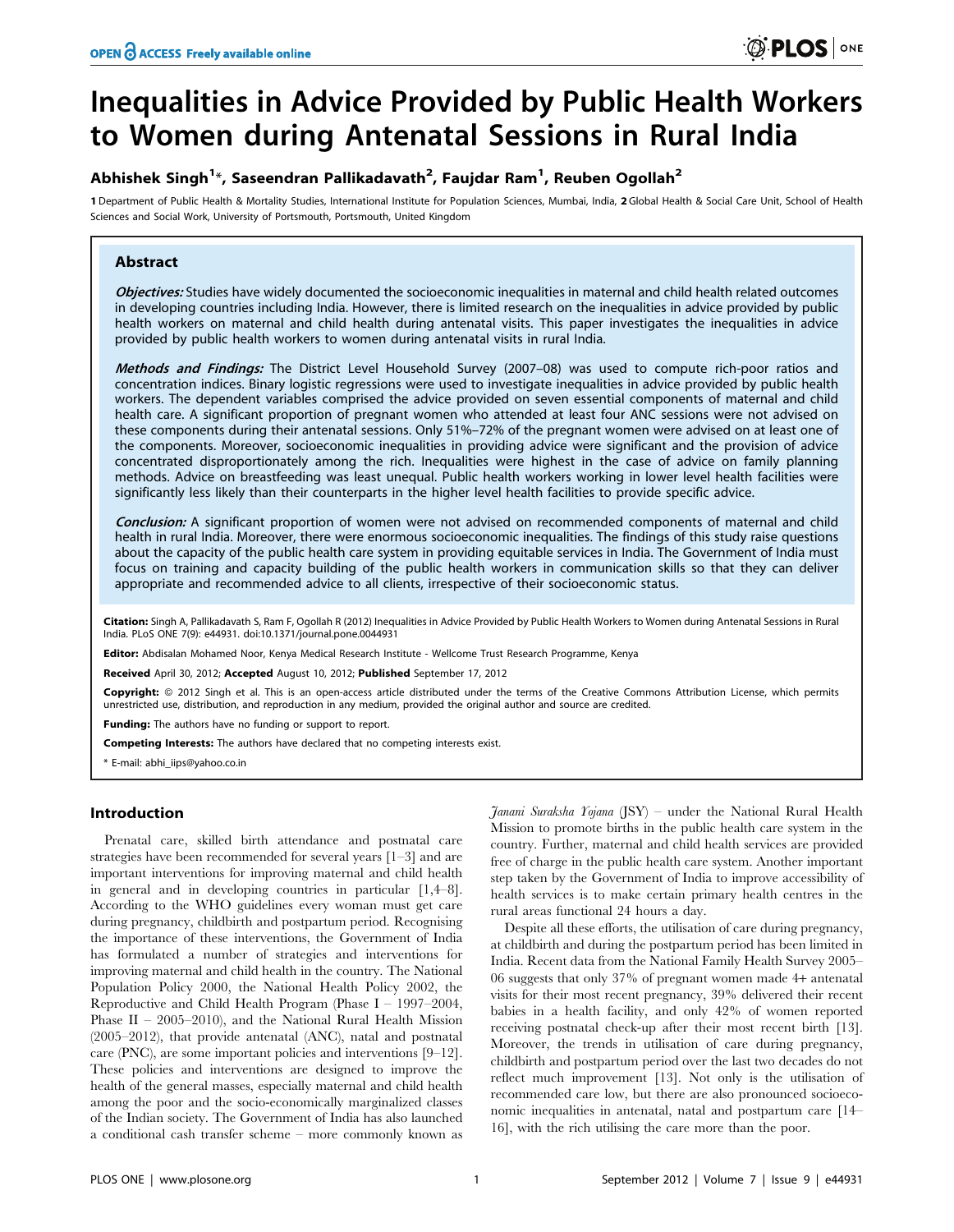Advice and counselling are important components of the antenatal care package and key to improving health behaviour and care seeking during pregnancy, labour and delivery and in the post-partum period [17]. The information provided during the antenatal sessions enables women and their family members to adopt health promoting behaviour and to identify and act on medical emergencies that may arise during pregnancy, delivery and post-partum periods [18–19]. The information provided during antenatal sessions also enables women to take proper care of their newborn. Advice on appropriate family planning methods ensures spacing between the children and preventing unwanted births. Although there is sufficient evidence to show the effectiveness of advice and counselling during antenatal sessions, there is little emphasis on advice and counselling during antenatal visits in the developing country settings [20–22]. Such little emphasis advice and counselling during antenatal sessions contributes to the discrepant pattern of high antenatal care but low skilled attendance at birth in Sub-Saharan African country settings [20].

There are only a few studies that have examined inequalities in advice provided during the antenatal sessions. Recent studies in rural Tanzania reported that most recommended topics critical to improving maternal and newborn survival were rarely covered during the antenatal sessions [20–22]. A few Indian studies have also highlighted the preference of health workers towards certain services during the antenatal sessions. A prospective study in rural Karnataka revealed that health workers were more likely to recommend iron folic acid supplements (IFA) and tetanus toxoid injections during antenatal sessions, than give advice [23]. Another study revealed that antenatal counselling on breasfeeding was inadequate [24]. Singh et al., (2011) in a recent study showed that a part of the non-use and inequalities in maternal health care can be explained by the inherent drawbacks in health systems, which treats clients according to their socioeconomic position [16]. Surprisingly, none of these studies explicitly examined the inequalities in advice provided by health workers to women during antenatal sessions in India.

The Government of India guidelines recommend that every pregnant woman have at least three antenatal visits and that the first visit is preferably in the first trimester. During the antenatal visits, pregnant women must undergo physical examination (weight and height measurement, blood pressure measurement, etc.), interventions (such as iron folic acid supplementation and tetanus toxoid vaccinations), laboratory investigations, counselling (on newborn care, institutional delivery, contraception, etc.), etc [25]. It is important to note that antenatal care is provided free of charge in public health care facilities.

Our study is, therefore, an attempt to investigate the inequalities in advice provided by the public health workers to women during antenatal sessions in rural India using a recent and representative large-scale dataset that was particularly designed to monitor the performance of the Reproductive and Child Health (RCH) program in India. In particular, this paper examines the inequalities in advice according to the wealth status of the clients. The paper investigates the inequalities in advice separately for higher level and lower level health facilities. We restrict our analysis to rural areas as the rural population depends heavily on public health facilities for maternal and child health care services.

# Data and Methods

#### Ethics statement

The study is based on a secondary data set with no identifiable information on the survey participants. This dataset is available in the public domain for research use and hence no formal approval from the institutional review board is required. So, no ethics statement is required for this work.

## Data

We used data from the 'District Level Household Survey' round three (DLHS-3) conducted in 2007–08 in 601 districts from 34 states and union territories of India. The DLHS-3 was designed to provide estimates on maternal and child health, family planning and other reproductive health indicators at the district level [26]. The data were collected using a multi-stage stratified systematic sampling design, which resulted in national and state-representative samples after applying appropriate sampling weights to control for complex survey design [26]. The main instrument for collection of data in DLHS-3 was a set of structured questionnaires. In all 643,944 ever married women aged 15–49 years and 166,260 unmarried women aged 15–24 years were interviewed during the survey. The household and ever married woman response rates were 94 percent and 89 percent respectively. There were only small variations in the household and eligible informant response rates across different states of the country. The questions on antenatal care were asked to only those women who had live/ still births in the three years preceding the DLHS-3 survey and were restricted to the most recent birth.

#### Outcome variables

Dependent variables used in the analysis are the advice provided on seven essential components of maternal and child health care during antenatal sessions. These components include 1) breastfeeding, 2) keeping the baby warm, 3) spacing methods of family planning, 4) limiting methods of family planning, 5) nutrition, 6) institutional delivery, and 7) visiting a health facility in case of pregnancy complications. Advice and counselling during antenatal sessions play a critical role in preventing morbidity and mortality among the mothers and the newborn by enabling women and their family members to adopt health promoting behaviour and to identify and act on medical emergencies that may arise during pregnancy, delivery and post-partum periods [18–19]. We included only selected advice in the analysis since every pregnant woman is expected to have been given these advice during the antenatal sessions. To account for the willingness and co-operation on the part of the respondent, we included only those women in the analysis who have had at least four antenatal visits. We also restricted our analysis to only those women who reported visiting a public health facility for availing themselves of antenatal care.

#### Exposure variables

The main explanatory variable of interest in the analysis is a measure of wealth – computed in order to investigate inequalities in access by poverty status. In the absence of direct data on income or expenditure in many surveys, a wealth index based on the ownership of household assets is widely used as a proxy for assessing the economic status of the households [27–33]. Besides wealth, other socio-demographic variables also have a significant impact on the utilisation of maternal and child health care. Accordingly, we included woman's education, caste, religion, woman's age, region of residence, and birth order in the analysis. We also created an indicator variable to measure the level of health facility (lower level health facility; higher level health facility). Health sub-centers (HSCs) and primary health centers (PHCs) were clubbed into lower level health facilities. The higher level health facilities included community health centers (CHCs), rural hospitals (RHs), first referral units (FRUs) and hospitals.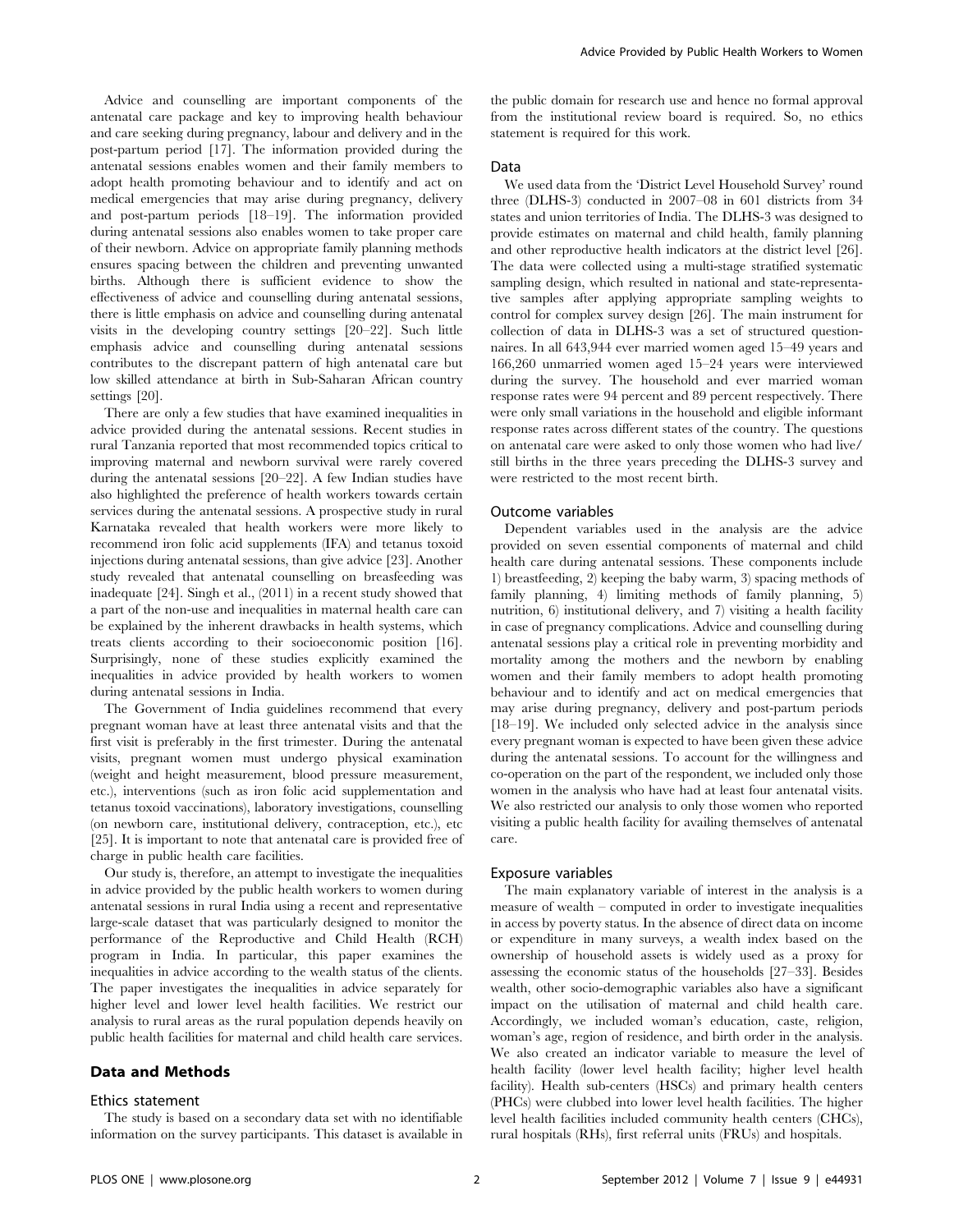#### Methods

To assess the extent of inequalities in access to advice, we estimated rich-poor ratios (poorest wealth quintile/richest wealth quintile), as well as concentration indices (CI). The CI measures the relationship between the accumulated proportions of individuals ranked by their socioeconomic status against the cumulative proportion of utilisation of healthcare [32,34–36]. The values of the CI range from  $-1$  to 1. A value equal to 1 or  $-1$  indicates that only the richest or the poorest individuals use the healthcare facilities respectively. The CIs were standardised for various socioeconomic and demographic characteristics. Appropriate sampling weights were used for generating the bivariate results presented in Tables 1 and 2. Binary logistic regression models were estimated to assess the adjusted effect of wealth quintile on the likelihood of receiving advice after adjusting for relevant socioeconomic and demographic characteristics. Wald test was used in the binary logistic regression models to examine whether or not wealth status was a predictor of receiving advice during the antenatal sessions.

#### Results

The advice given to pregnant women on the seven components during antenatal sessions in India was far from universal and varied considerably across the type of advice (Table 1). The advice on breastfeeding (75%) was the most common followed by advice on nutrition (69%). About 65% of pregnant women were advised on keeping the baby warm and about 61% of the women were advised on institutional delivery and visiting a health facility for pregnancy complications. Pregnant women were advised least on family planning methods for limiting (only 53% were advised on limiting methods). Rural women were only slightly less likely to receive the recommended advice during antenatal visits compared to their all-India counterparts.

The provision of advice on the seven components also varied by the level of public health facility; the chances of providing such advice being higher in higher level facilities compared to lower level facilities. For example, 75% of pregnant women who availed themselves of antenatal care in the higher level facilities were advised on breastfeeding compared to only 70% among those who availed of antenatal care in the lower level facilities. Likewise, 65% of women availing of antenatal care in the higher level facilities were given advice on keeping the baby warm compared to only 59% among those who availed themselves of antenatal care in the lower level facilities.

The rich-poor ratios suggest enormous socioeconomic inequalities in the provision of the aforementioned advices. The rich-poor ratios were consistently above one, thus indicating that the rich were more likely than the poor to receive advice (Table 2). Moreover, the rich-poor ratios were higher in the lower level public facilities compared to the higher level public facilities, indicating that inequalities were more pronounced among women who availed themselves of antenatal care in the lower level facilities. The findings based on standardised concentration indices also support the findings based on rich-poor ratios. The standardised concentration indices clearly suggest significant socioeconomic inequalities in the provision of advice, the rich being significantly more likely than the poor to receive advice even after adjusting for a number of socioeconomic and demographic characteristics (Table 3).

The binary logistic regression results for providing advice on the seven components during antenatal sessions are shown in Table 4. Results adjusted for relevant socioeconomic and demographic characteristics suggest that the rich were significantly more likely than the poor to receive advice during antenatal sessions. Rich women were 1.41 and 1.52 times as likely as poor women to receive advice on institutional delivery and nutrition respectively. Likewise, rich women were 1.36 and 1.38 times more likely than poor women to receive advice on breastfeeding and keeping the baby warm respectively. The other components showed a similar trend. Wald test was significant in all the models indicating that wealth status was indeed a predictor of receiving the seven sets of advice. Findings further suggest that women availing of antenatal care in the higher level facilities were significantly more likely to receive advice on breastfeeding, keeping the baby warm, spacing and limiting methods of family planning, and nutrition than women availing of antenatal care in the lower level facilities.

The binary logistic regression results separately for higher level and lower level facilities are presented in Tables 5 and 6 respectively. Among women who availed themselves of antenatal care in a higher level facility, the rich were more likely than the poor to receive advice on six out of the seven components (the rich were as likely as the poor to receive advice on visiting a health facility for pregnancy complications). However, Wald test results suggest that wealth status was a predictor of receiving advice in only five out of seven components (the rich were as likely as the poor to receive advice on keeping the baby warm and on visiting a health facility for pregnancy complications). In contrast, among those women who availed themselves of antenatal care facilities, the rich were 1.3 to 1.5 times more likely than the poor to receive advice on all the seven components in the lower level facilities

|  |  |  |  | <b>Table 1.</b> Advice received during antenatal sessions held in public facilities (%), India, 2007–08. |  |  |  |  |  |  |  |  |  |
|--|--|--|--|----------------------------------------------------------------------------------------------------------|--|--|--|--|--|--|--|--|--|
|--|--|--|--|----------------------------------------------------------------------------------------------------------|--|--|--|--|--|--|--|--|--|

| Advice received on                                              | Total $N = 32,316$ | Rural $N = 23.219$ | Level of facility (rural areas only) |                          |
|-----------------------------------------------------------------|--------------------|--------------------|--------------------------------------|--------------------------|
|                                                                 |                    |                    | Higher level $N = 11,438$            | Lower level $N = 11.781$ |
| Breastfeeding                                                   | 74.6               | 72.5               | 75.2                                 | 69.9                     |
| Keeping baby warm                                               | 64.9               | 62.3               | 65.5                                 | 59.4                     |
| Spacing methods of family planning                              | 55.2               | 52.8               | 55.1                                 | 50.5                     |
| Limiting methods of family planning                             | 52.8               | 50.8               | 52.5                                 | 49.3                     |
| <b>Nutrition</b>                                                | 69.1               | 67.2               | 68.3                                 | 66.0                     |
| Institutional delivery                                          | 61.0               | 59.3               | 60.3                                 | 58.4                     |
| Going to a health facility in case of pregnancy<br>complication | 61.2               | 59.7               | 61.3                                 | 58.2                     |

doi:10.1371/journal.pone.0044931.t001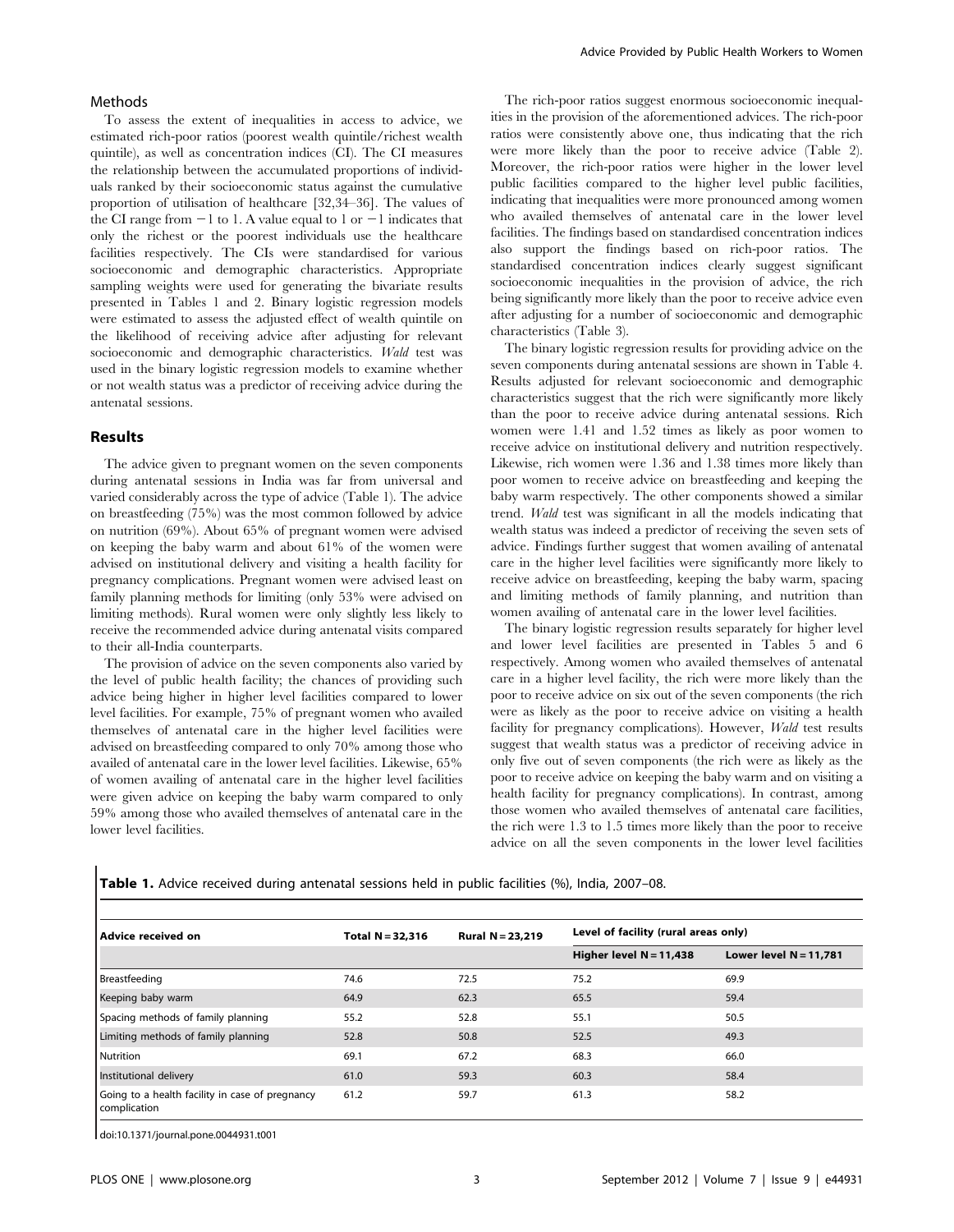Table 2. Rich-poor ratio in provision of advice during antenatal sessions held in public facilities, India, 2007–08.

| Advice received on                                           | <b>Total</b> | Rural | Level of facility (rural areas<br>only) |                    |
|--------------------------------------------------------------|--------------|-------|-----------------------------------------|--------------------|
|                                                              |              |       | <b>Higher level</b>                     | <b>Lower level</b> |
| Breastfeeding                                                | 1.21         | 1.21  | 1.19                                    | 1.20               |
| Keeping baby warm                                            | 1.29         | 1.28  | 1.16                                    | 1.32               |
| Spacing methods of fp                                        | 1.36         | 1.36  | 1.23                                    | 1.39               |
| Limiting methods of fp                                       | 1.21         | 1.24  | 1.17                                    | 1.25               |
| Nutrition                                                    | 1.21         | 1.21  | 1.20                                    | 1.20               |
| Institutional delivery                                       | 1.23         | 1.26  | 1.23                                    | 1.27               |
| Going to a health facility in case of pregnancy complication | 1.19         | 1.21  | 1.06                                    | 1.29               |

Note: A ratio more than one indicates that the rich are more likely than the poor to receive the specified advice. doi:10.1371/journal.pone.0044931.t002

(Table 6). Indeed, the effect of wealth status was much more pronounced in the lower level facilities compared to the higher level facilities.

## **Discussion**

According to the 2011 Indian census, around 69% of the Indian population resides in rural areas [37], and depends heavily on the public health infrastructure for their health care needs in general, and for maternal and child health services in particular. It is important to mention here that the maternal and child health services are offered free of charge to the clients in public health facilities. Contrary to our expectations, our findings suggest that the advice provided to pregnant women on the seven components during antenatal sessions in India was far from universal and varied considerably across the type of advice. Not only was the provision of advice limited, but there were also significant socioeconomic inequalities. Our study clearly shows that the rich were more likely than the poor to receive advice vital to improving maternal and child health in a low-resource setting like rural India from public health workers.

Earlier studies have clearly highlighted the important role that access and cost factors play in determining the utilisation of maternal and child health care services in India. These factors also contribute to inequalities in maternal and child health outcomes [15,38–42]. Only a few studies have examined the role of health

workers in perpetuating socioeconomic inequalities in maternal and child health. Our study provides evidence that the health workers proffer advice to their clients based on their own perceptions of the clients' needs. Socioeconomic status of clients was an important factor that determined the advice to be given to clients. This is consistent with the findings of various studies conducted in similar socioeconomic settings [16–17,43–47].

That socio-economic inequalities exist in almost every sphere of activity in Indian society is well recognized. These inequalities also exist in the provision of health services where public health workers play a role in perpetuating these inequalities and are selective in providing treatment and advice. They tend to be biased in favour of the richer sections of the society. Though these findings are based on a small sample and cover only a few domains of maternal and child health, the situation might hold good in general for a large section of the Indian society, and for other critical components of health. Our findings are strongly supported by the findings of Singh et al., (2011) which also showed significant socioeconomic inequalities in the utilisation of postnatal care among facility births [16]. Socioeconomic inequalities in the utilisation of postnatal care among facility births cannot be explained simply by access and cost factors. These findings have to do more with the capacity of the public health care system in providing equitable care to its clients. Malhotra and Do (2012) also showed that the socio-economic disparities exist in health system

Table 3. Concentration indices for provision of advice during antenatal sessions held in public facilities, rural India, 2007–08.

| Advice received on                                           | Rural      | Level of facility (rural areas only) |                    |
|--------------------------------------------------------------|------------|--------------------------------------|--------------------|
|                                                              |            | <b>Higher level</b>                  | <b>Lower level</b> |
| Breastfeeding                                                | $0.017***$ | $0.012***$                           | $0.019***$         |
| Keeping baby warm                                            | $0.031***$ | $0.017***$                           | $0.042***$         |
| Spacing methods of fp                                        | $0.039***$ | $0.026***$                           | $0.050***$         |
| Limiting methods of fp                                       | $0.037***$ | $0.036***$                           | $0.035***$         |
| Nutrition                                                    | $0.025***$ | $0.029***$                           | $0.021***$         |
| Institutional delivery                                       | $0.028***$ | $0.026***$                           | $0.032***$         |
| Going to a health facility in case of pregnancy complication | $0.019***$ | $0.011*$                             | $0.023***$         |

 $***p<$ 0.001,

 $* p < 0.01$  and,

 $p<$  0.05. doi:10.1371/journal.pone.0044931.t003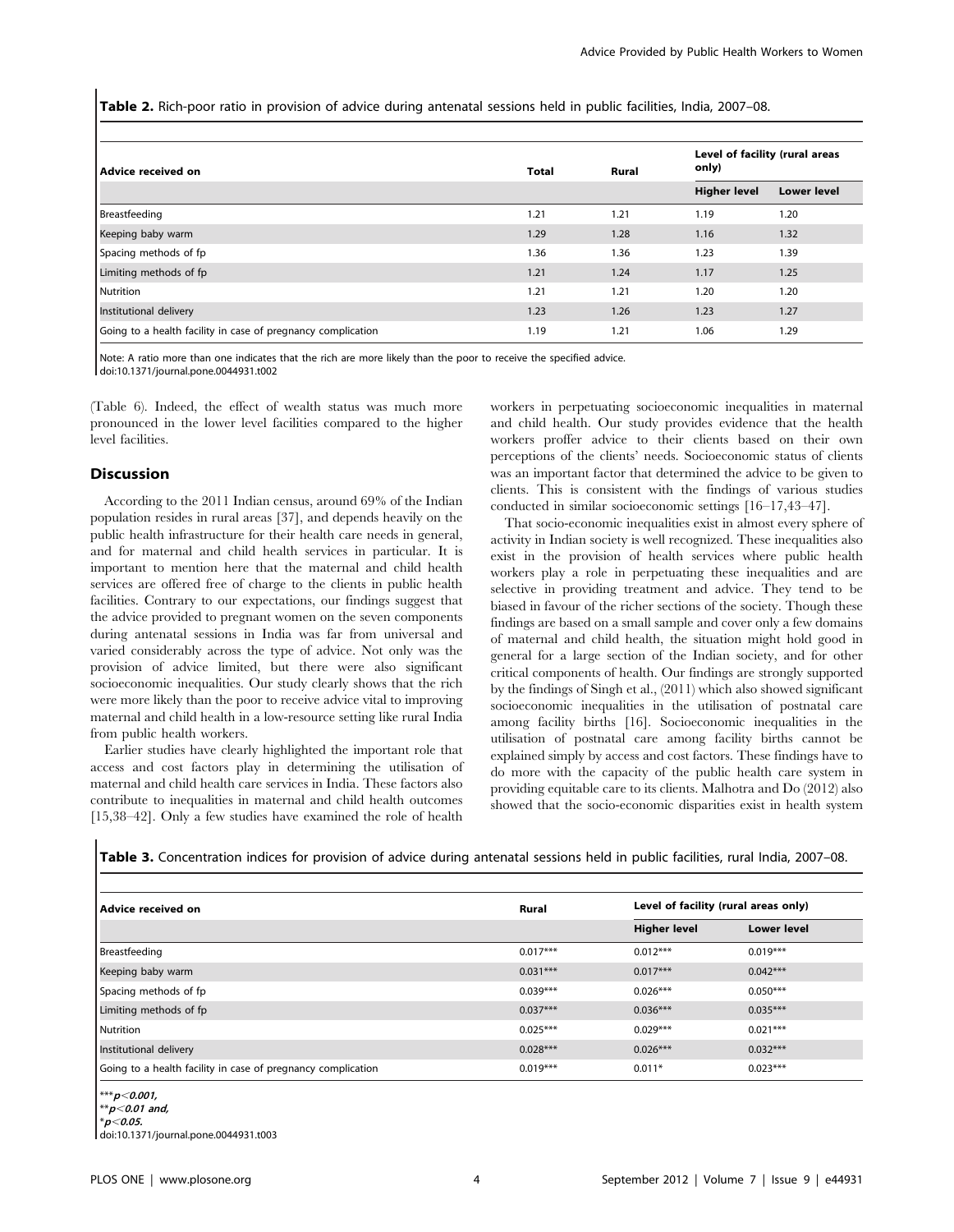|                                                                                                     |                      | Table 4. Odds ratios for provision of advice during antenatal sessions held in public facilities, rural India, 2007-08.                                                                                                                        |                                      |                                       |           |                        |                                                                  |
|-----------------------------------------------------------------------------------------------------|----------------------|------------------------------------------------------------------------------------------------------------------------------------------------------------------------------------------------------------------------------------------------|--------------------------------------|---------------------------------------|-----------|------------------------|------------------------------------------------------------------|
|                                                                                                     |                      |                                                                                                                                                                                                                                                |                                      |                                       |           |                        |                                                                  |
| Covariate & category                                                                                | <b>Breastfeeding</b> | Keeping baby warm                                                                                                                                                                                                                              | Spacing method of<br>family planning | Limiting method of<br>family planning | Nutrition | Institutional delivery | Going to a health facility in case<br>of pregnancy complications |
| Wealth quintile <sup>3</sup>                                                                        |                      |                                                                                                                                                                                                                                                |                                      |                                       |           |                        |                                                                  |
| Poorest (R)                                                                                         |                      |                                                                                                                                                                                                                                                |                                      |                                       |           |                        |                                                                  |
| Poorer                                                                                              | 1.06                 | 1.03                                                                                                                                                                                                                                           | $1.13*$                              | 1.03                                  | $1.12*$   | 1.05                   | $1.12*$                                                          |
| Middle                                                                                              | $1.14*$              | $1.17**$                                                                                                                                                                                                                                       | $1.29***$                            | $1.17**$                              | $1.32***$ | $1.19***$              | $1.18***$                                                        |
| Richer                                                                                              | $1.19**$             | $1.30***$                                                                                                                                                                                                                                      | $1.33***$                            | $1.26***$                             | $1.42***$ | $1.27***$              | $1.23***$                                                        |
| Richest                                                                                             | $1.36***$            | $1.38***$                                                                                                                                                                                                                                      | $1.44***$                            | $1.38***$                             | $1.52***$ | $1.41***$              | $1.32***$                                                        |
| Level of Facility                                                                                   |                      |                                                                                                                                                                                                                                                |                                      |                                       |           |                        |                                                                  |
| Higher level (R)                                                                                    |                      |                                                                                                                                                                                                                                                |                                      |                                       |           |                        |                                                                  |
| Lower level                                                                                         | $0.92***$            | $0.89***$                                                                                                                                                                                                                                      | $0.89***$                            | $0.92**$                              | $1.06*$   | 1.06                   | 0.95                                                             |
| doi:10.1371/journal.pone.0044931.t004<br>$^{***}$ p<0.001,<br>$*_{p<0.01}$<br>$*_{p<0.05}$<br>Note: |                      | The results were adjusted for caste, religion, women's education, women's age at the birth of the index child, birth order and region of residence.<br>wealth quintile was significant in 'Wald Test', (R) indicates the reference categories. |                                      |                                       |           |                        |                                                                  |

| ֖֪ׅ֚֚֚֚֚֚֚֚֚֚֚֚֚֚֚֚֡֝֝֝֝֝֝֬֝֬֝֝֬֝֬֝֝֬֝֝֬֝֬֝֬֝֬֝֬֝֬֝֬֝֬֝֬֝֬֝֬ |
|--------------------------------------------------------------|
|                                                              |
| ׇ֚֓֡                                                         |
| ׇ֚֓֡                                                         |
| ׇ֓֕֡                                                         |
|                                                              |
|                                                              |
| ׇ֚֚֬                                                         |
|                                                              |
|                                                              |
|                                                              |
| í                                                            |
| ׇ֚֘֝֬                                                        |
|                                                              |
|                                                              |
| j                                                            |
|                                                              |
| j                                                            |
|                                                              |
|                                                              |
|                                                              |
|                                                              |
| í                                                            |
|                                                              |
|                                                              |
|                                                              |
| l                                                            |
|                                                              |
|                                                              |
| l                                                            |
|                                                              |
| י                                                            |
| ֚֚֚֬                                                         |
|                                                              |
|                                                              |
|                                                              |
|                                                              |
|                                                              |
|                                                              |
|                                                              |
|                                                              |
|                                                              |
|                                                              |
|                                                              |
| ֠                                                            |
|                                                              |
|                                                              |
| j<br>i<br>1                                                  |
| į<br>í                                                       |
| į<br>$\overline{\phantom{a}}$<br>֘֒                          |
|                                                              |

| Covariate & category                                                                                                                                                                                                                                                                                                                                              | <b>Breastfeeding</b> | <b>Keeping baby</b><br>warm | Spacing method Limiting method<br>of family<br>planning | of family<br>planning | Nutrition | Institutional delivery | Going to a health facility in<br>case of pregnancy<br>complications |
|-------------------------------------------------------------------------------------------------------------------------------------------------------------------------------------------------------------------------------------------------------------------------------------------------------------------------------------------------------------------|----------------------|-----------------------------|---------------------------------------------------------|-----------------------|-----------|------------------------|---------------------------------------------------------------------|
| Wealth quintile <sup>®</sup>                                                                                                                                                                                                                                                                                                                                      |                      |                             |                                                         |                       |           |                        |                                                                     |
| Poorest (R)                                                                                                                                                                                                                                                                                                                                                       |                      |                             |                                                         |                       |           |                        |                                                                     |
| Poorer                                                                                                                                                                                                                                                                                                                                                            | $1.28**$             | 1.13                        | $1.19*$                                                 | 1.08                  | 1.15      | 113                    | 107                                                                 |
| Middle                                                                                                                                                                                                                                                                                                                                                            | $1.19*$              | 104                         | 0.09                                                    | $\frac{6}{1}$         | $1.30**$  | 115                    | 00.1                                                                |
| Richer                                                                                                                                                                                                                                                                                                                                                            | $1.29**$             | 1.19*                       | $1.20*$                                                 | $1.26**$              | $1.49***$ | $1.27**$               | 1.06                                                                |
| Richest                                                                                                                                                                                                                                                                                                                                                           | $1.45***$            | $1.28*$                     | $1.34**$                                                | $1.39***$             | $1.67***$ | $1.44***$              | 20                                                                  |
| $^{***}$ p<0.001,<br>$^{**}p<$ 0.01,<br>Note:                                                                                                                                                                                                                                                                                                                     |                      |                             |                                                         |                       |           |                        |                                                                     |
| The results were adjusted for caste, religion, women's education, women's age at the birth of the index child, birth order and region of residence.<br>wealth quintile was significant in Wald Test' for all except the second and the last variables, (R) indicates the reference categories.<br>doi:10.1371/journal.pone.0044931.t005<br>$*_{\bm{p}<\bm{0.05}}$ |                      |                             |                                                         |                       |           |                        |                                                                     |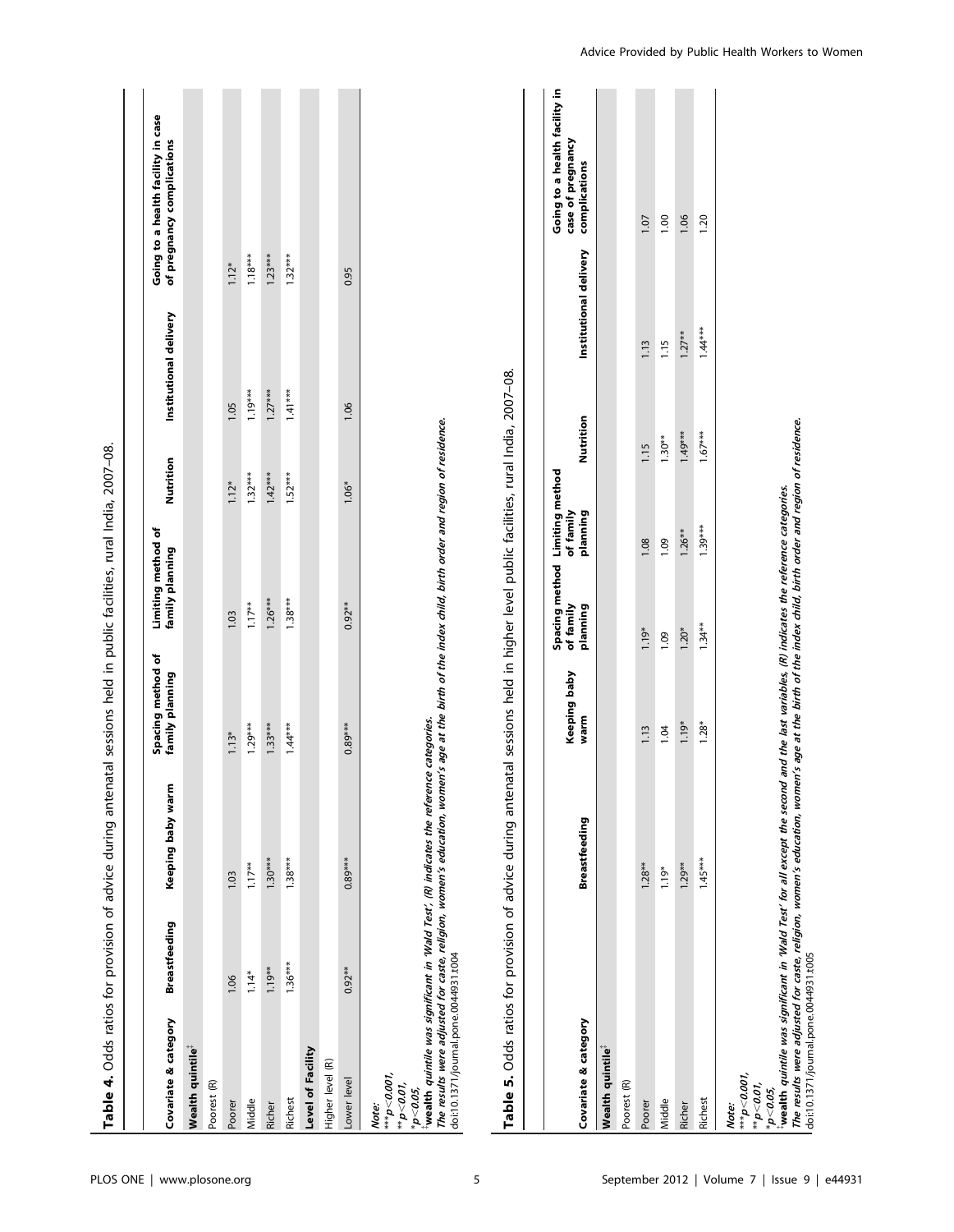|                                                                                                                                                                                                                                                                                                                                                 |                      | <b>Keeping baby</b> | of family | Spacing method Limiting method<br>of family |           |                        | Going to a health facility in<br>case of pregnancy |
|-------------------------------------------------------------------------------------------------------------------------------------------------------------------------------------------------------------------------------------------------------------------------------------------------------------------------------------------------|----------------------|---------------------|-----------|---------------------------------------------|-----------|------------------------|----------------------------------------------------|
| Covariate & category                                                                                                                                                                                                                                                                                                                            | <b>Breastfeeding</b> | warm                | planning  | planning                                    | Nutrition | Institutional delivery | complications                                      |
| Wealth quintile <sup>®</sup>                                                                                                                                                                                                                                                                                                                    |                      |                     |           |                                             |           |                        |                                                    |
| Poorest <sub>(R)</sub>                                                                                                                                                                                                                                                                                                                          |                      |                     |           |                                             |           |                        |                                                    |
| Poorer                                                                                                                                                                                                                                                                                                                                          | 0.96                 | 0.96                | 1.07      | 0.99                                        | 1.12      | 1.00                   | $1.14*$                                            |
| Middle                                                                                                                                                                                                                                                                                                                                          | $1.15*$              | $1.26***$           | $1.47***$ | $1.26***$                                   | $1.38***$ | $1.24***$              | $1.27***$                                          |
| Richer                                                                                                                                                                                                                                                                                                                                          | $1.16*$              | $1.39***$           | $1.45***$ | $1.26***$                                   | $1.39***$ | $1.30***$              | $1.33***$                                          |
| Richest                                                                                                                                                                                                                                                                                                                                         | $1.34**$             | $1.47***$           | $1.48***$ | $1.37***$                                   | $1.36***$ | $1.37***$              | $1.33**$                                           |
| The results were adjusted for caste, religion, women's education, women's age at the birth of the index child, birth order and region of residence.<br>wealth quintile was significant in 'Wald Test', (R) indicates the reference categories.<br>doi:10.1371/journal.pone.0044931.t006<br>$* * p < 0.001$<br>$*_{p<0.01}$<br>p < 0.05<br>Note: |                      |                     |           |                                             |           |                        |                                                    |

disparities in the delivery of maternal and child health care services in the public health system in India. Recognizing the inbuilt inequity in the health systems of various developed and developing countries, The World Health Report 2005 has particularly emphasized on the critical issues of exclusion and equity [1,54]. Our findings along with others call for health system reforms to address the inequalities in the delivery of health services. This study has some limitations. The information in DLHS-3 on advice during antenatal sessions was obtained from women and thus might be affected by recall bias. However, the chances of such bias are limited because we restricted our analysis to only those women who had four or more antenatal visits. By doing this, we included only those women in our analysis who were motivated enough to utilise the antenatal care services and thus recall the information provided to them. The analysis was also restricted only to the most recent birth that took place in the three years

preceding DLHS-3. The survey format has been regularly used in the various rounds of DLHS and the findings are widely used to monitor the performance of policies and programs in India. Survey teams receive formal training and quality control measures are in place. Moreover, a study conducted in Indonesia, India and China has shown that while systematic reporting heterogeneity was significant, it was relatively small in magnitude and did not have a substantial effect on measured socio-economic inequality in health [55].

Our findings have important policy implications. The Government of India has taken a number of steps for improving maternal and child health in India. Promoting antenatal care, delivery care and postnatal care are some of the interventions. Studies have shown that there is a preference among the health workers for medical procedures during antenatal visits and advice and counselling are limited [15,23]. This could be one of the reasons why there are significant differences between coverage of antenatal care and coverage of facility based delivery and postnatal care. Recent data suggests that about 77% of ever-married women in India utilised antenatal care services for their most recent births. This compares with only 39% of the births taking place in health facilities. The uptake of postnatal care was even more limited – only 37% received a health check-up within the critical first two days after delivery [13]. The policy makers and program managers must therefore ensure that the health workers provide specific advice and couselling to pregnant women during antenatal visits to increase the coverage of delivery and postnatal care.

In addition, the Government of India is taking a number of initiatives to improve public health care infrastructure to provide quality care to the rural and socioeconomically deprived population under its most ambitious program, the National Rural Health Mission (NRHM) 2005–2012. The Government of India has also formulated Indian Public Health Standards (IPHS) and is trying to bring health care infrastructure especially in rural areas up to IPHS. A number of other architectural corrections have also been proposed to deliver quality care to the rural population. The Government of India is planning to launch the second phase of NRHM. So, it is high time that the Government of India focused more on training and capacity building of the health personnel so that they can deliver appropriate and recommended care to the

responsiveness in India, irrespective of the type of health facility

A few studies from the developed and developing world have shown that inequity is built in the health systems [49], that public spending favours mostly the better-off rather than the poor [50– 51], and that the delivery of health care services remains extremely unequal [52–53]. Our findings are consistent with the findings of these studies and bring to the forefront the socioeconomic

used [48].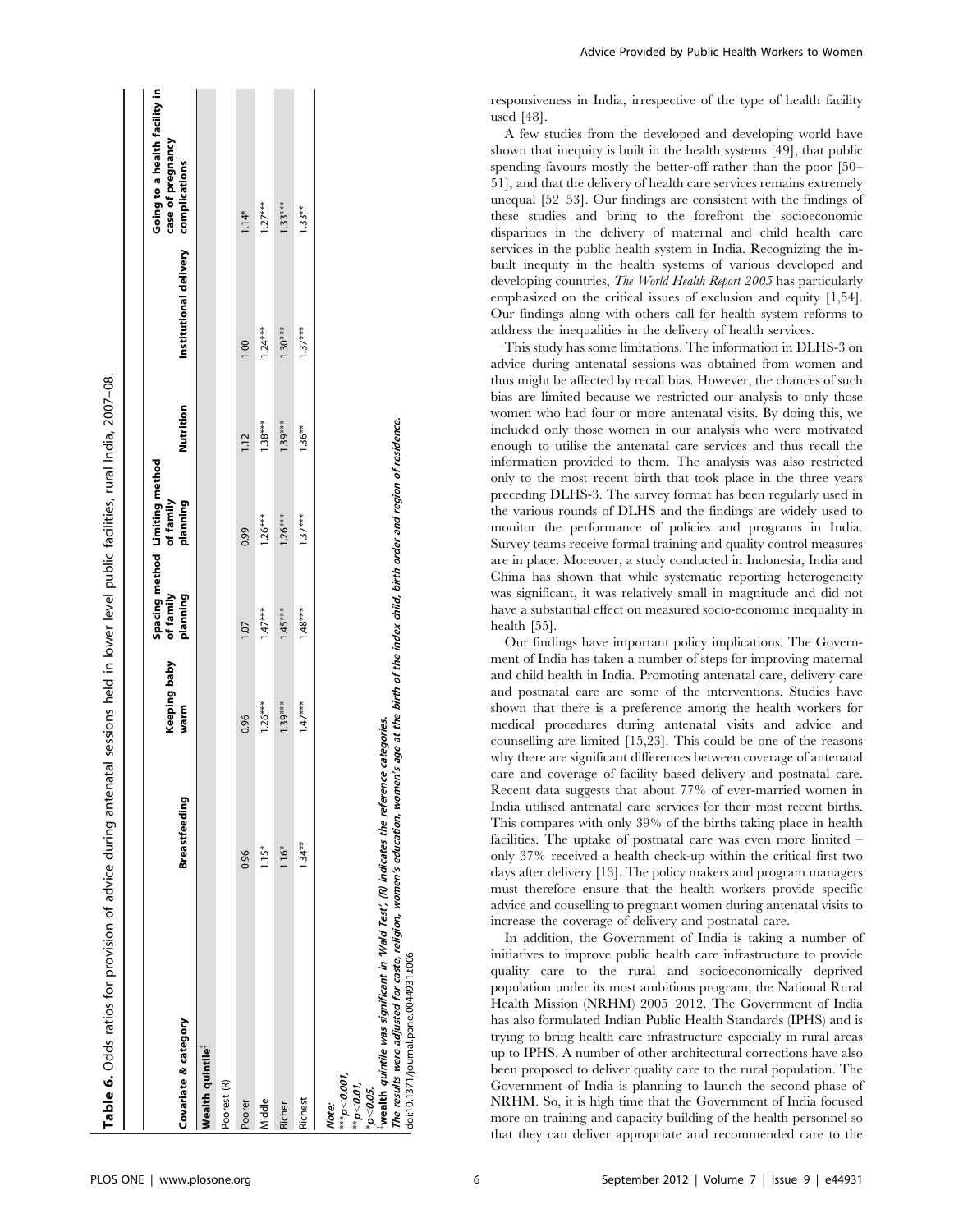clients. Special sessions must be organised to sensitize health workers towards the special needs of the socially and deprived classes of the population, who need more care and attention. The health workers must also be informed about the rising inequalities in maternal and child health and its negative consequences. These strategies are particularly needed for public health workers deputed to the lower level health facilities, as our findings clearly reveal higher inequalities in advice among women who availed of antenatal care from lower level health facilities compared to those who availed of antenatal care from higher level health facilities. Policy-makers and program managers should think seriously about improving the managerial skills of the health workers, so that they treat their clients equally irrespective of their socioeconomic status. If immediate attention is not given to these findings, there is every chance that the public health care system will improve in terms of

#### References

- 1. World Health Organization (2005) The World Health Report 2005. Geneva: World Health Organization.
- 2. World Health Organization (2006) Provision of effective antenatal care: integrated management of pregnancy and childbirth (IMPAC). Geneva: Standards for maternal and neonatal care (1.6), Department of making pregnancy safer.
- 3. World Health Organization (1998) Postpartum care of the mother and newborn: a practical guide. Geneva: World Health Organization.
- 4. Sines E, Syed U, Wall S, Worley H (2007) Postnatal care: A critical opportunity to save mothers and newborns. Washington DC: Population Reference Bureau.
- 5. Goldie SJ, Sweet S, Carvalho N, Natchu UC, Hu D (2010) Alternative strategies to reduce maternal mortality in India: a cost-effectiveness analysis. PLoS Med 7: e1000264.
- 6. Adam T, Lim SS, Mehta S, Bhutta ZA, Fogstad H, et al. (2005) Cost effectiveness analysis of strategies for maternal and neonatal health in developing countries. British Medical Journal 331: 1–6.
- 7. Jowett M (2000) Safe Motherhood interventions in low-income countries: an economic justification and evidence of cost effectiveness. Health Policy 53: 201– 228
- 8. Darmstadt GL, Bhutta ZA, Cousens S, Adam T, Walker N, et al. (2005) Evidence-based, cost-effective interventions: how many newborn babies can we save? Lancet 365: 977–988.
- 9. MoHFW (1997) Reproductive and Child Health Programme: Schemes for Implementation. New Delhi: Department of Family Welfare, MoHFW.
- 10. MoHFW (2000) National Population Policy 2000. New Delhi: Ministry of Health & Family Welfare, Government of India.
- 11. MoHFW (2002) National Health Policy 2002. New Delhi: Ministry of Health & Family Welfare, Government of India.
- 12. MoHFW (2005) National Rural Health Mission (2005–2012): Mission Document. New Delhi: Ministry of Health & Family Welfare, Government of India.
- 13. International Institute for Population Sciences (IIPS) and Macro International (2007) National Family Health Survey (NFHS-3), 2005–06: India: Volume I. Mumbai: IIPS.
- 14. Pathak PK, Singh A, Subramanian SV (2010) Economic inequalities in maternal health care: prenatal care and skilled birth attendance in India, 1992–2006. PLoS One 5: e13593.
- 15. Pallikadavath S, Foss M, Stones RW (2004) Antenatal care: provision and inequality in rural north India. Social Science and Medicine 59: 1147–1158.
- 16. Singh A, Padmadas SS, Mishra US, Pallikadavath S, Johnson FA, et al. (2012) Socioeconomic inequalities in the use of postnatal care in India. PLoS ONE 7: e37037.
- 17. Nikiema B, Beninguisse G, Haggerty JL (2009) Providing information on pregnancy complications during antenatal visits: unmet educational needs in Sub-Saharan Africa. Health Policy and Planning 24: 367–376.
- 18. World Health Organization (2003) Working with individuals, families and communities to improve maternal and newborn health. Making Pregnancy Safer Initiative. Geneva: WHO.
- 19. Renkert S, Nutbeam D (2001) Opportunities to improve maternal health literacy through antenatal education: an exploratory study. Health Promotion International 16: 381–388.
- 20. Magoma M, Requejo J, Merialdi M, Campbell OMR, Cousens S, et al. (2011) How much time is available for antenatal care consultations? Assessment of the quality of care in rural Tanzania. BMC Pregnancy and Childbirth 11: 64.
- 21. Pembe AB, Urassa DP, Carlstedt A, Lindmark G, Nystrom L, et al. (2008) Rural Tanzanian women's awareness of danger signs of obstetric complications. BMC Pregnancy and Childbirth 9: 12.
- 22. Magoma M, Requejo J, Campbell OMR, Cousens S, Filippi V (2010) High ANC coverage and low skilled attendance in a rural Tanzanian district: a case for implementing a birth plan intervention. BMC Pregnancy and Childbirth 10: 13.

infrastructure, but will fail in delivering the required services to those who need them the most.

# Acknowledgments

The authors are grateful to Dr. M. Guruswamy for thoroughly editing the paper and sharing his comments on the paper. The authors are also grateful to the academic editor and the anonymous reviewers for their useful suggestions and comments.

## Author Contributions

Conceived and designed the experiments: AS SP. Performed the experiments: AS. Analyzed the data: AS. Contributed reagents/materials/analysis tools: AS RO. Wrote the paper: AS SP FR RO.

- 23. Matthews Z, Mahendra S, Kilaru A, Ganapathy S (2001) Antenatal care, careseeking and morbidity in rural Karnataka, India: results of a prospective study. Asia-Pacific Population Journal 16: 11–28.
- 24. Dhandapany G, Bethou A, Arunagirinathan A, Ananthakrishnan S (2008) Antenatal counselling on breastfeeding – is it adequate? A descriptive study from Pondicherry, India. International Breastfeeding 3: 5. doI: 10.1186/1746-4358-3- 5.
- 25. Maternal Health Division (2005) Guidelines for antenatal care and skilled attendance at birth by ANMs and LHVs. New Delhi: Maternal Health Division, Department of Family Welfare, Ministry of Health & Family Welfare, Government of India.
- 26. International Institute for Population Sciences (IIPS) (2010) District Level Household Survey (DLHS-3), 2007–08: India. Mumbai: IIPS.
- 27. Montgomery MR, Gragnolati M, Burke KA, Paredes E (2000) Measuring living standards with proxy variables. Demography 37: 155–174.
- 28. Filmer D, Pritchett LH (2001) Estimating wealth effects without expenditure data—or tears: an application to educational enrolments in states of India. Demography 38: 115–132.
- 29. Rutstein SO, Johnson K (2004) The DHS wealth index. DHS comparative reports no. 6. Calverton, Maryland: ORC Macro, MEASURE DHS.
- Vyas S, Kumaranayake L (2006) Constructing socio-economic status indices: how to use principal components analysis. Health Policy and Planning 21: 459– 468.
- 31. Gwatkin DR, Rutstein S, Johnson K, Suliman E, Wagstaff A, et al. (2007) Socioeconomic differences in health, nutrition, and population within developing countries: an overview. Country Reports on HNP and Poverty. Washington, D.C: World Bank.
- 32. O'Donnell O, Doorslaer EV, Wagstaff A, Lindelow M (2008) Analyzing health equity using household survey data a guide to techniques and their implementation. WBI learning resources series. Washington, D.C.: World Bank.
- 33. Howe LD, Hargreaves JR, Gabrysch S, Huttly SRA (2009) Is the wealth index a proxy for consumption expenditure? A systematic Review. Journal of Epidemiology and Community Health 63:871–77.
- 34. Wagstaff A and Doorslaer VE (2004) Overall versus socioeconomic health inequality: a measurement framework and two empirical illustrations, Health Economics 13: 297–301.
- 35. Kakwani N, Wagstaff A, Doorslaer EV (1997) Socioeconomic inequalities in health: Measurement, computation, and statistical inference. Journal of Econometrics 77: 87–103.
- 36. Doorslaer VE, Wagstaff A, Calonge S, Christiansen T, Gerfin M, et al. (1992) Equity in the delivery of health care: some international comparisons. Journal of Health Economics 11: 389–411.
- 37. RGI (2011) Provisional Population Totals Paper 2 of 2011 India Series I. New Delhi: Office of the Registrar General and Census Commissioner of India.
- 38. Sunil TS, Rajaram S, Zottarrelli LK (2006) Do individual and program factors matter in the utilization of maternal care services in rural India? A theoretical approach. Social Science and Medicine 62: 1943–1957.
- 39. Navaneetham K, Dharmalingam A (2002) Utilization of maternal health care services in southern India. Social Science and Medicine 55: 1849–1869.
- 40. Hunt P (2010) Special Rapporteur on the Right of Everyone to the Enjoyment of the highest Attainable Standard of Health. Office of the United Nations High Commissioner for Human Rights, United Nations General Assembly.
- 41. Ramarao S, Celeb L, Khan ME, Townsend JW (2001) Safer maternal health in rural Uttar Pradesh: do primary health services contribute? Health Policy and Planning 16: 256–263.
- 42. Mavlankar DV (1999) Promoting safe motherhood: issues and challenges. In Pachauri S (ed). Implementing a Reproductive Health Agenda in India. New Delhi: Population Council.
- 43. Miller K, Miller R, Fassihian G, Jones H (1998) How providers restrict access to family planning methods: results from five African countries. In Miller K, Miller R, Askew I, Horn MC, Ndhlovu L (eds). Clinic-Based Family Planning and